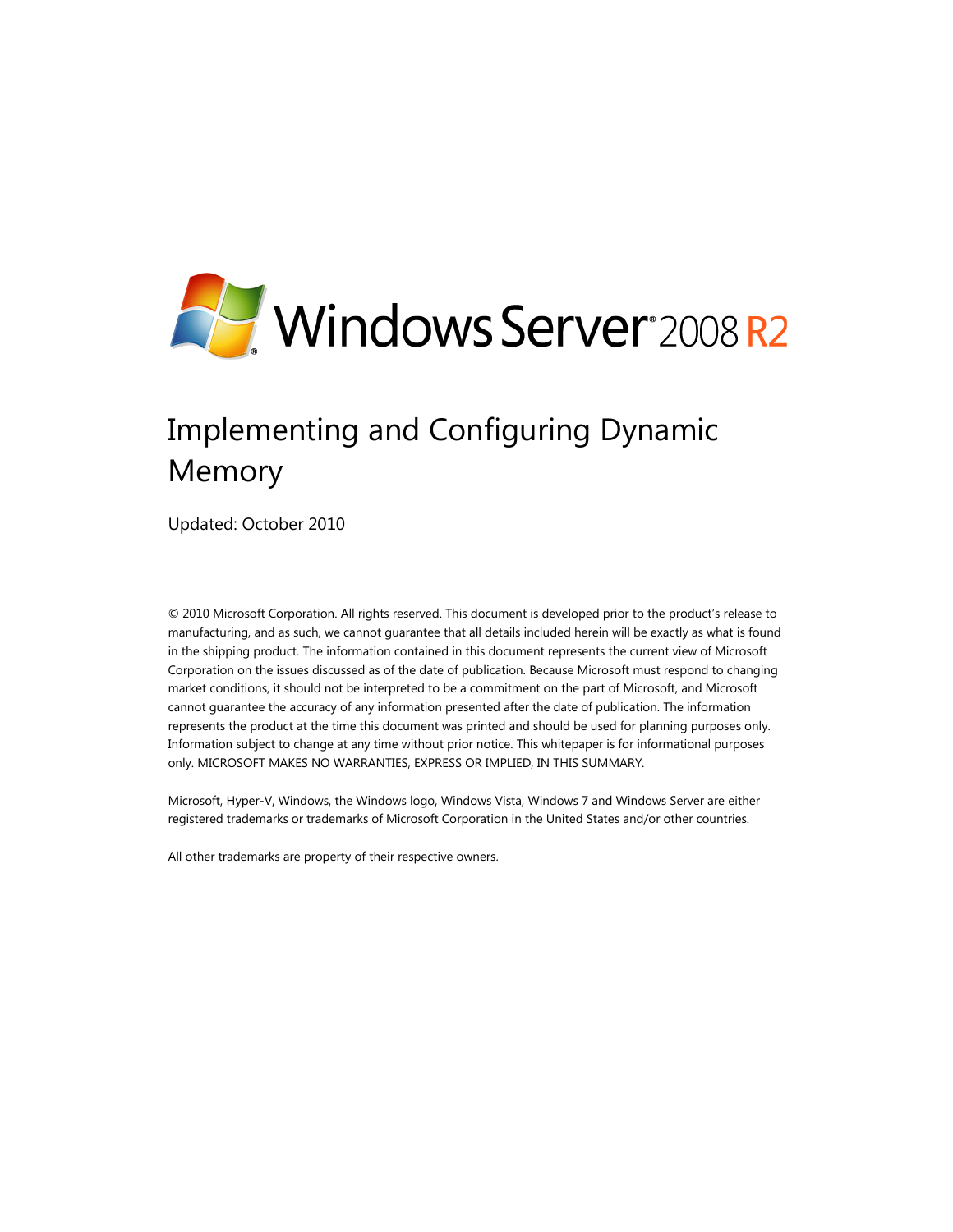## **Executive Summary**

Dynamic Memory is a new feature of Hyper-V™ introduced in Service Pack 1 for Windows Server® 2008 R2 that enables Hyper-V hosts to dynamically adjust the amount of memory available to virtual machines in response to changing workloads. The benefits of Dynamic Memory include higher virtual machine consolidation ratios and increased flexibility for managing virtualized workloads. This whitepaper explains how Dynamic Memory works, requirements for implementing Dynamic Memory, how to enable and configure Dynamic Memory, and some considerations and best practices for implementing Dynamic Memory.

### **Disclaimer**

The information contained in this document relates to pre-release software product, which may be substantially modified before its first commercial release. Accordingly, the information may not accurately describe or reflect the software product when first commercially released. This document is provided for informational purposes only, and Microsoft makes no warranties, express or implied, with respect to this document or the information contained in it.

## **Understanding Dynamic Memory**

Hyper-V in Windows Server 2008 and Windows Server 2008 R2 employed a static memory model where the administrator of a Hyper-V host would assign the amount of physical memory for each virtual machine on the host. Then when a virtual machine is started on the host, the assigned memory is allocated to the virtual machine and never changes unless the virtual machine is shut down and a different amount of memory is assigned to it. For Microsoft customers who want to achieve higher virtual machine consolidation ratios for server consolidation or VDI scenarios, the static memory model of Hyper-V on these earlier platforms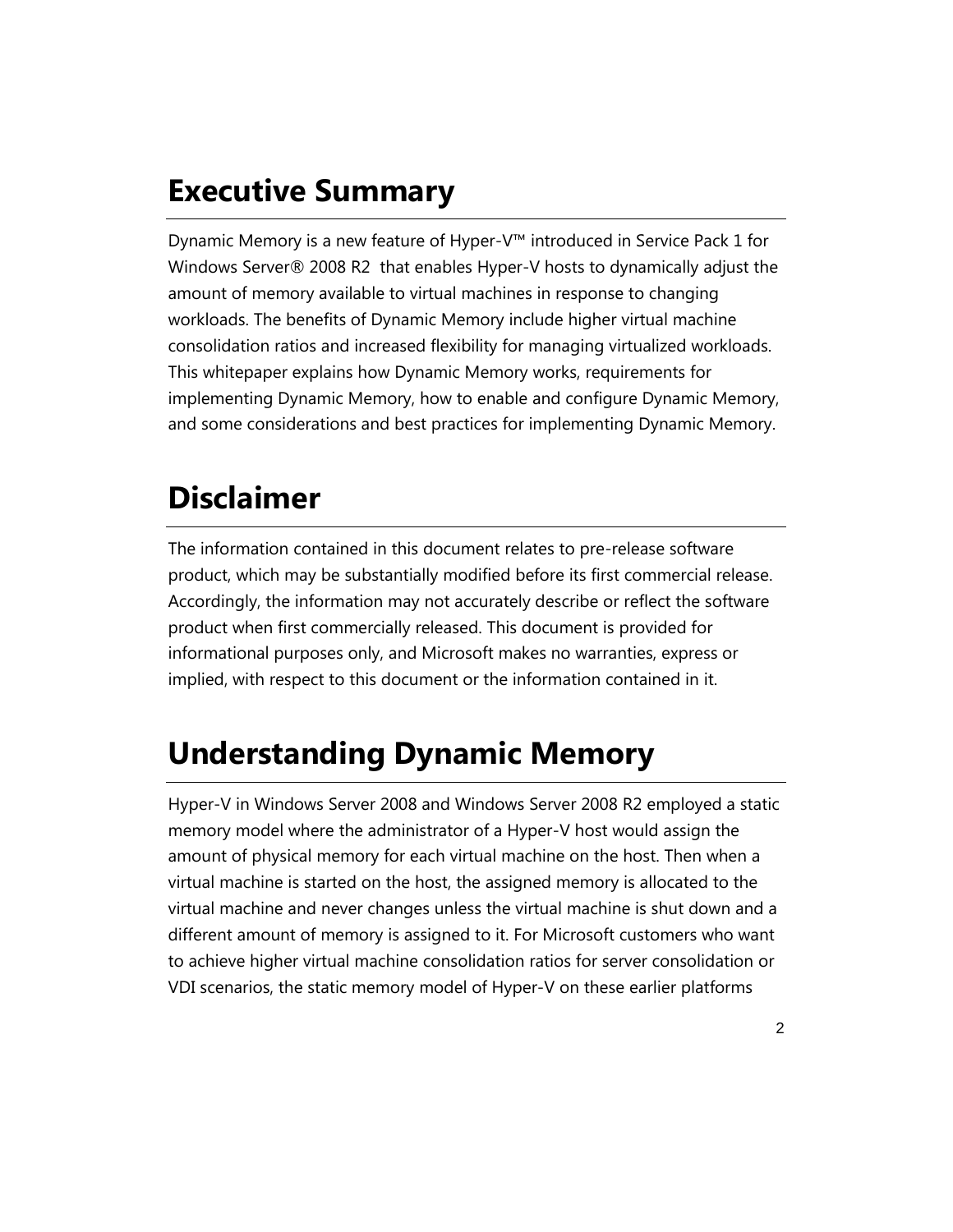becomes a limiting factor. To meet the needs of such customers, Microsoft is introducing a new feature called Dynamic Memory in Service Pack 1 for Windows Server 2008 R2.

Dynamic Memory allows the amount of physical memory allocated to a virtual machine to be dynamically adjusted in response to the changing workload needs of the virtual machine. Instead of assigning a specific amount of memory to a virtual machine, the administrator instead configures a range of memory, memory priority and other settings that Hyper-V then uses to determine how much memory to allocate to the virtual machine in real time. For more information on Dynamic Memory configuration settings, see the section titled "Enabling and Configuring Dynamic Memory" later in this whitepaper.

The amount of physical memory on a Hyper-V host is the key factor in determining how many virtual machines can concurrently be running on the host. Dynamic Memory enables customers to better utilize the memory resources of Hyper-V hosts by balancing how memory is distributed between running virtual machines. Memory can be dynamically reallocated between different virtual machines in response to the changing workloads of these machines. Dynamic Memory thus enables more efficient use of memory while maintaining consistent workload performance and scalability.

Implementing Dynamic Memory means that higher levels of server consolidation can be achieved with minimal impact on performance. Dynamic Memory also means larger numbers of virtual desktops per Hyper-V host for VDI scenarios. The net result for both scenarios is more efficient use of expensive server hardware resources, which can translate into easier management and lower costs.

## **How Dynamic Memory Works**

At a high level, Dynamic Memory works by pooling together all physical memory on the host, minus a certain amount of memory that's reserved for exclusive use by the parent partition. Memory from this pool is then securely distributed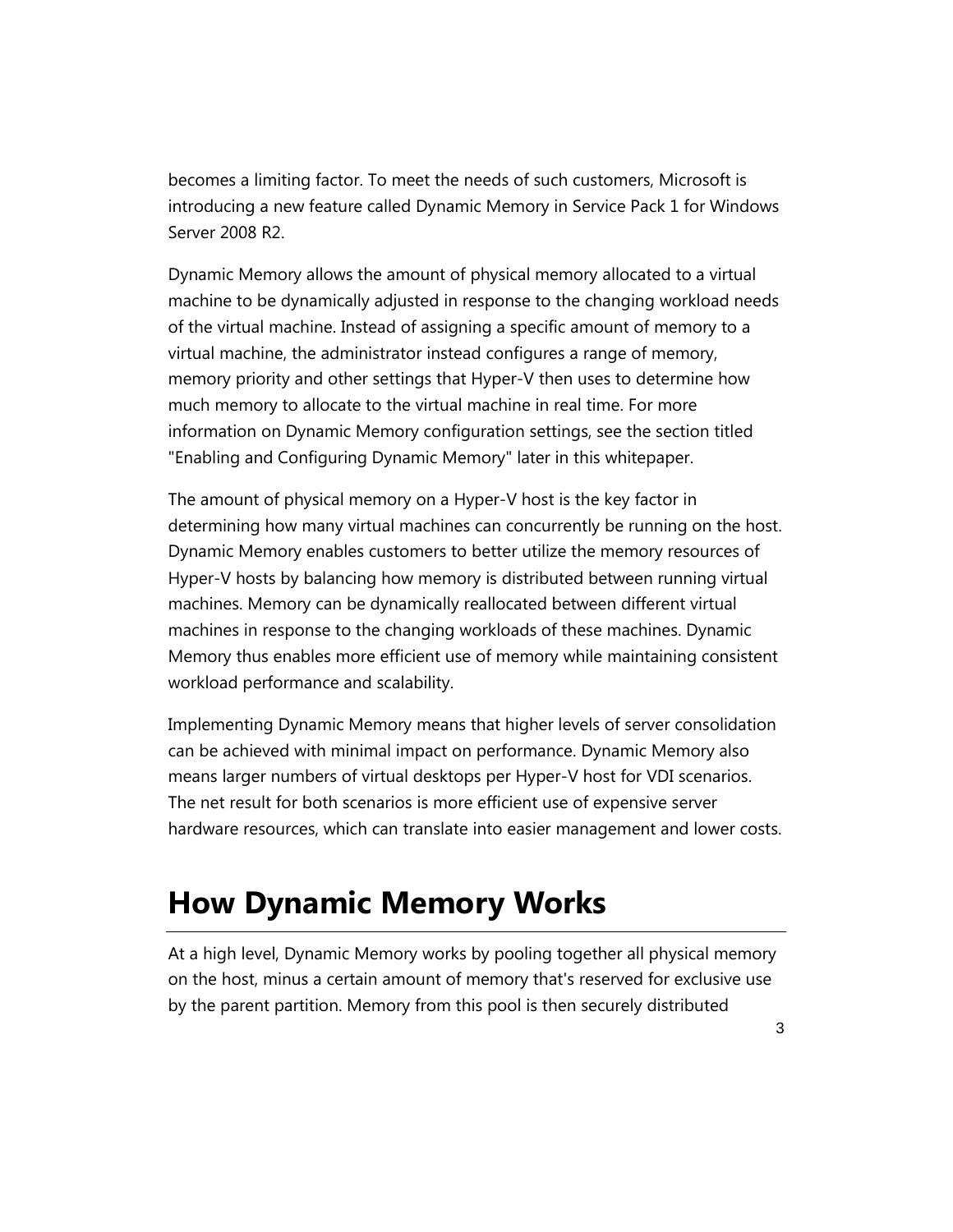among virtual machines running on the host, while the amount of memory allocated to a particular virtual machine dynamically adjusts in real time based on the needs of the virtual machine.

The Hyper-V host and the enlightened guest operating system running in the virtual machine continually communicate with each other to determine the current memory needs of the virtual machine. If the workload of the virtual machine increases and more memory is needed in order to maintain consistent performance, memory is dynamically added to the virtual machine. If the workload of the virtual machine decreases or other virtual machines on the host having higher memory weight request additional memory, memory is dynamically removed from the virtual machine.

This addition or removal of memory is implemented using the driver enlightened architecture (VSP/VSC/VMBus) of Hyper-V. On the host side, the Virtual Service Provider (VSP) arbitrates the allocation of physical memory resources between the virtual machines running on the host. On the virtual machine side, the Virtual Service Consumer (VSC) collects the information to determine virtual machine's memory needs and executes necessary operations to add or remove memory.

In order to be able to dynamically add memory to a virtual machine, Dynamic Memory requires that the virtual machine's guest operating system include a kernel enlightenment that supports Dynamic Memory. For a list of guest operating systems supported by Dynamic Memory, see the section titled "Dynamic Memory Requirements" later in this whitepaper.

In order to be able to dynamically remove memory from a virtual machine, Dynamic Memory employs a process called ballooning. Ballooning works by having the virtual machine and the host agree that certain memory pages will no longer be accessible by the guest. This effectively reduces the amount of memory available to the guest, although system tools such as Task Manager running in the guest operating system will not display any decrease in memory available to the guest. Should the virtual machine later request additional memory from the host, memory pages that were previously ballooned will be unballooned as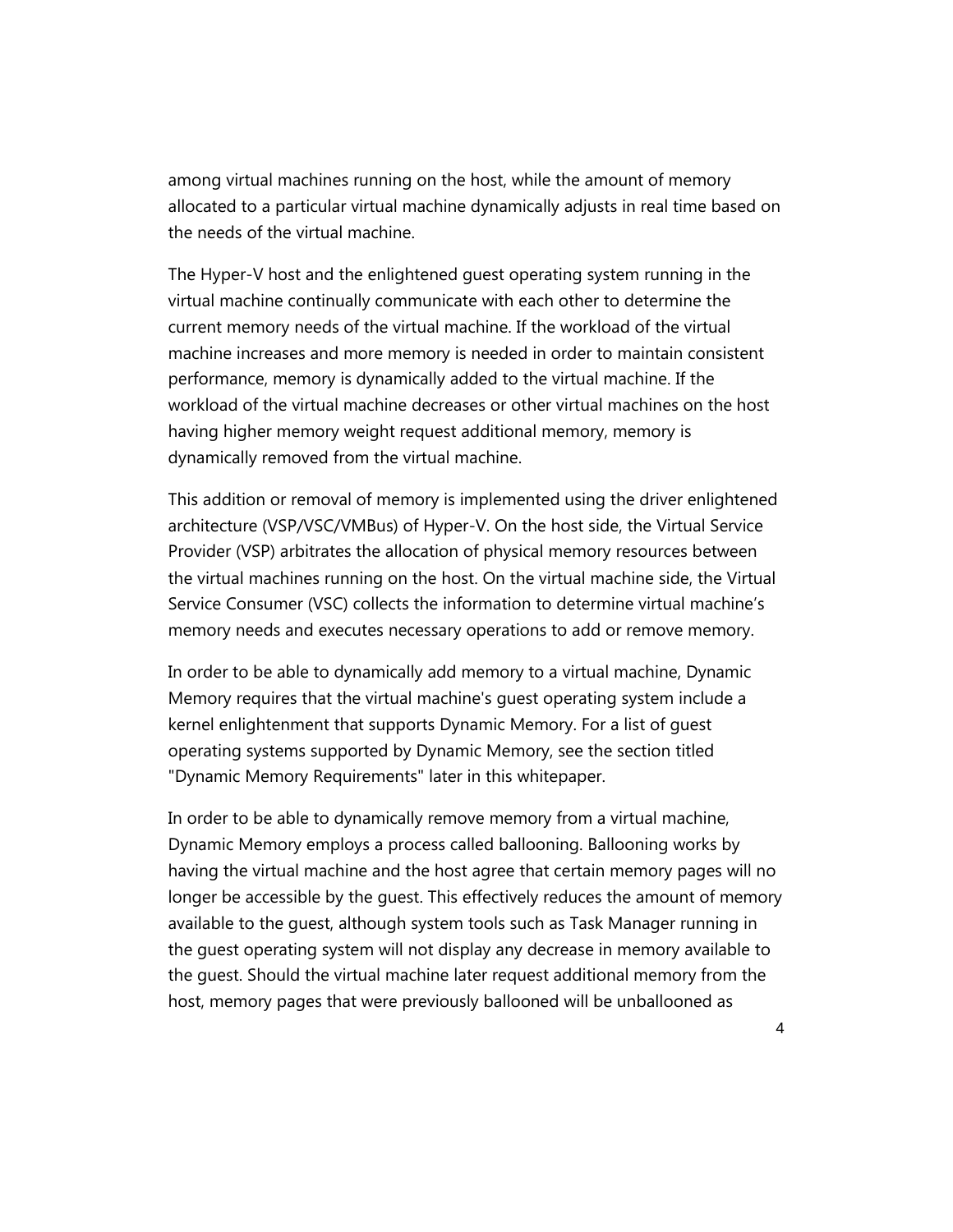needed until all ballooned pages have been returned to the guest. Should the guest continue to request additional memory after this, Dynamic Memory allocates more memory to the virtual machine. Note that memory is not instantaneously removed from a virtual machine unless it is instantaneously required for use by another virtual machine.

### **Understanding Memory Pressure and Memory Buffer**

Dynamic Memory determines the amount of memory needed by a virtual machine by calculating something called memory pressure. To perform this calculation, Hyper-V looks at the total committed memory of the guest operating system running in the virtual machine and then calculates pressure as the ratio of how much memory the virtual machine wants to how much it has. The amount of memory that Hyper-V then assigns to the virtual machine equals total committed memory plus some additional memory to be used as a buffer. This additional amount of memory is configurable on a per-virtual machine basis as a percentage amount. For example, configuring a buffer value of 50% means that an additional memory of up to 50% of committed memory can be allocated to the virtual machine. The guest operating system of the virtual machine typically uses this additional memory for its system file cache to boost the performance of the operating system and applications.

As an example, assume that Hyper-V has determined that the total committed memory a virtual machine needs is 4 GB. If the Dynamic Memory buffer value has been configured as 50% then Hyper-V can make up to 2 GB of additional memory available to the virtual machine for use by the file system cache. The total physical memory being used by the virtual machine may therefore be as high as 6 GB. However, Dynamic Memory does not guarantee that the total committed memory amount is always assigned to the virtual machine. Neither does Dynamic Memory guarantee that the additional memory amount configured as a buffer value is always assigned to the virtual memory. This is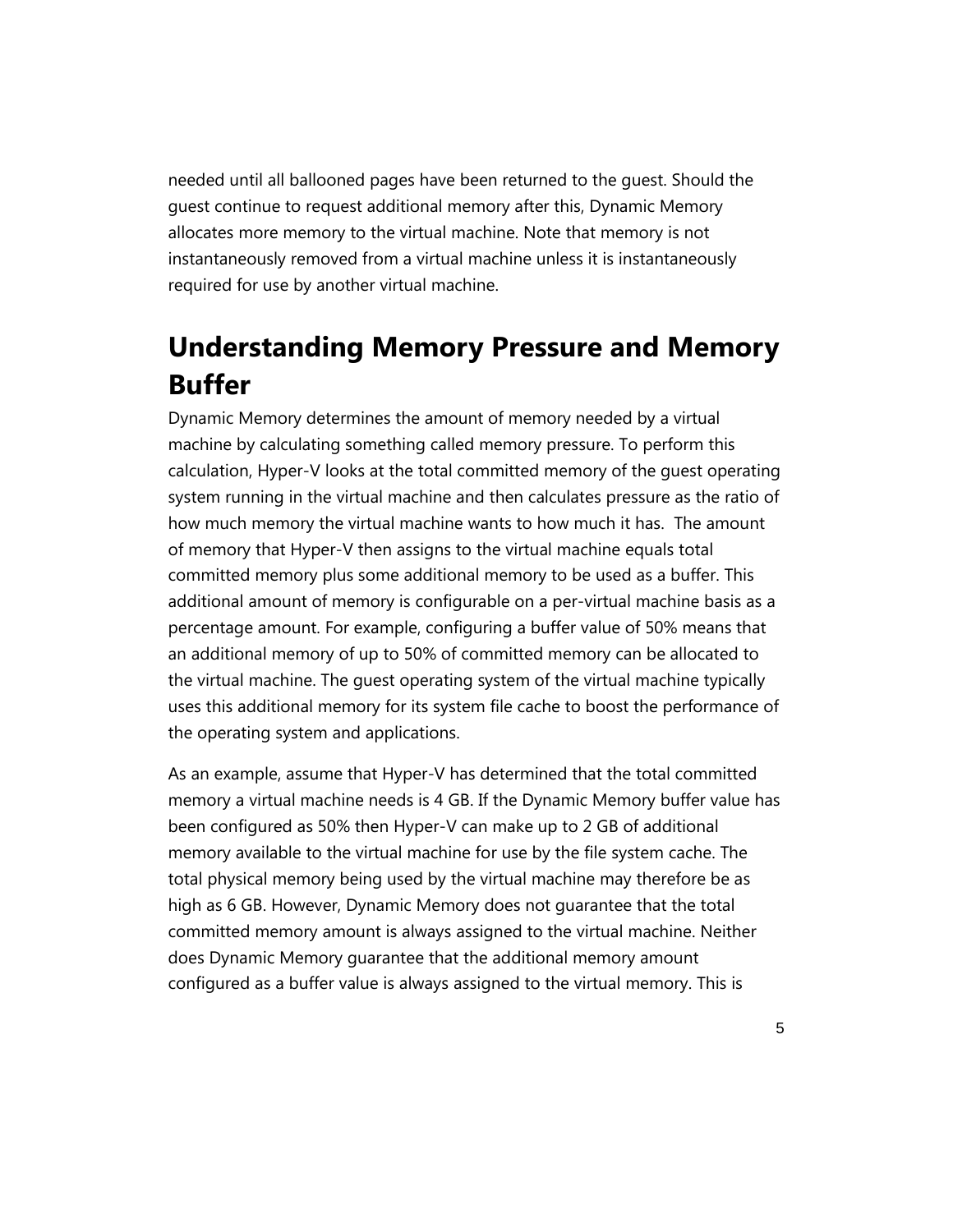because the actual amount of memory assigned to a virtual machine depends upon the memory pressure being exerted upon the host by the memory needs of other virtual machines running on the host.

For information on how to configure Dynamic Memory buffering, see the section titled "Enabling and Configuring Dynamic Memory" later in this whitepaper.

#### **Understanding Dynamic Memory Weight**

Dynamic Memory also allows you to assign a memory weight value to each virtual machine. In a production environment, some virtual machines may have different performance requirements than others because of the different workloads they perform. Virtual machines that have higher performance requirements should have a higher weight for requesting additional memory when they need it than less important virtual machines running on the same host. Because Dynamic Memory now allows the physical memory of a Hyper-V host to become a dynamically schedulable resource similar to the CPU resources of the host, prioritizing memory allocation on a per-virtual machine basis is now possible.

Memory weight comes into play only when all available physical memory has been allocated to virtual machines on the host. If there is still lots of unused memory on the host, changing the memory weight values for different virtual machines will have no effect. If unused memory is scarce however, increasing the memory weight value of one virtual machine will cause the memory of other virtual machines to shrink as the host reallocates memory from them to the one having increased weight. Another way of saying this is that the higher the memory weight of a virtual machine, the lower the pressure and the smaller the amount of memory removed from the machine when the physical memory of the host is being fully utilized.

For information on how to configure memory weight, see the section titled "Enabling and Configuring Dynamic Memory" later in this whitepaper.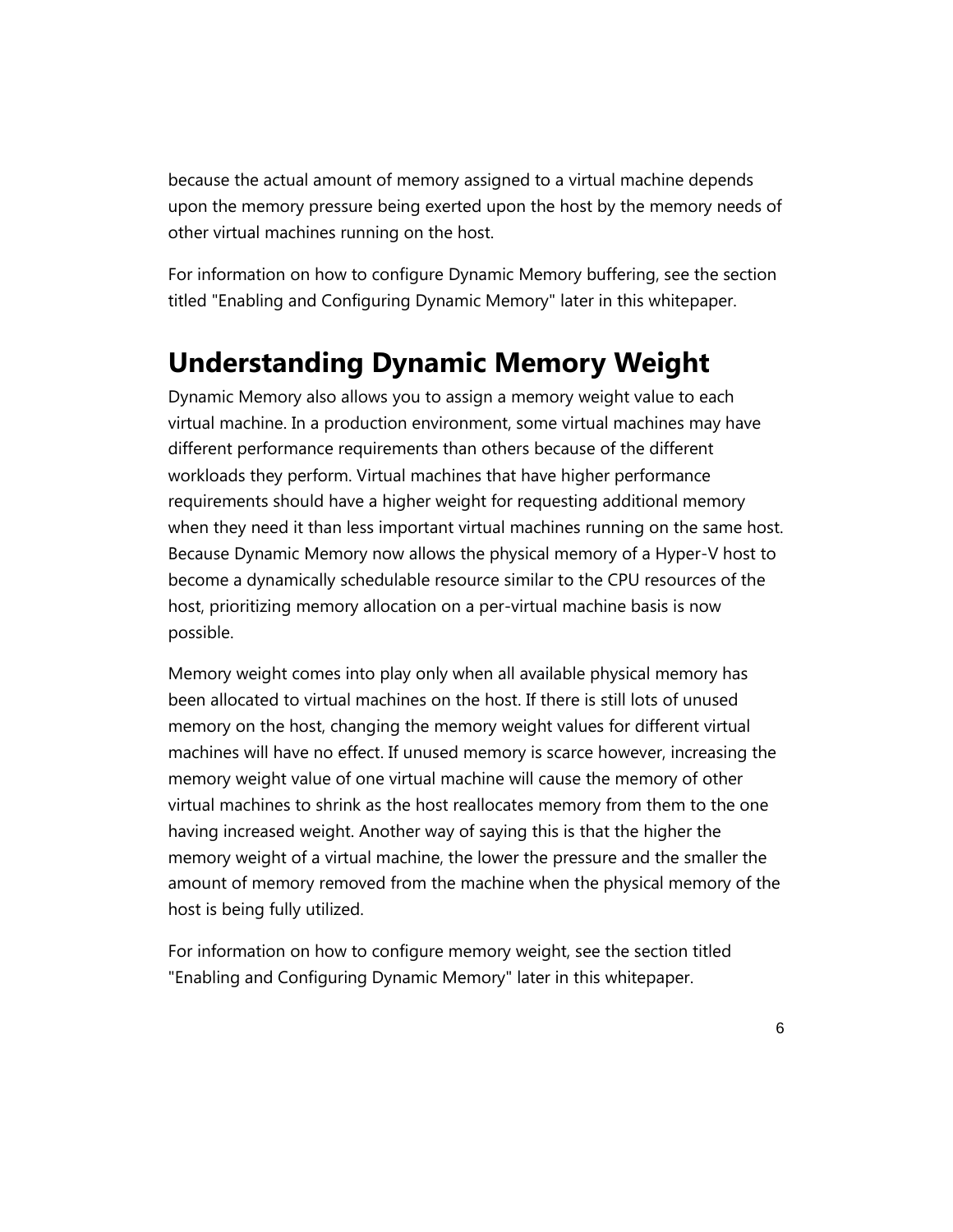## **Dynamic Memory Requirements**

Dynamic Memory has requirements on both the host side and the guest operating system side. The following sections summarize these requirements for the beta release of Service Pack 1.

### **Host Requirements for Dynamic Memory**

In order to be able to use the Dynamic Memory feature on a Hyper-V host, Service Pack 1 must be applied to one of the following virtualization platforms:

- Windows Server 2008 R2 with the Hyper-V server role installed
- Microsoft Hyper-V Server 2008 R2

### **Guest Requirements for Dynamic Memory**

The following Windows server operating systems support Dynamic Memory when installed as the guest operating system on a virtual machine:

- Windows Server 2008 R2 Standard Edition SP1\*
- Windows Server 2008 R2 Enterprise Edition SP1
- Windows Server 2008 R2 Datacenter Edition SP1
- Windows Server 2008 R2 Web Edition SP1\*
- Windows Server 2008 Standard Edition SP2\*
- Windows Server 2008 Enterprise Edition SP2
- Windows Server 2008 Datacenter Edition SP2
- Windows Server 2008 Web Edition SP2\*
- Windows Server 2003 R2 Standard Edition SP2 or higher\*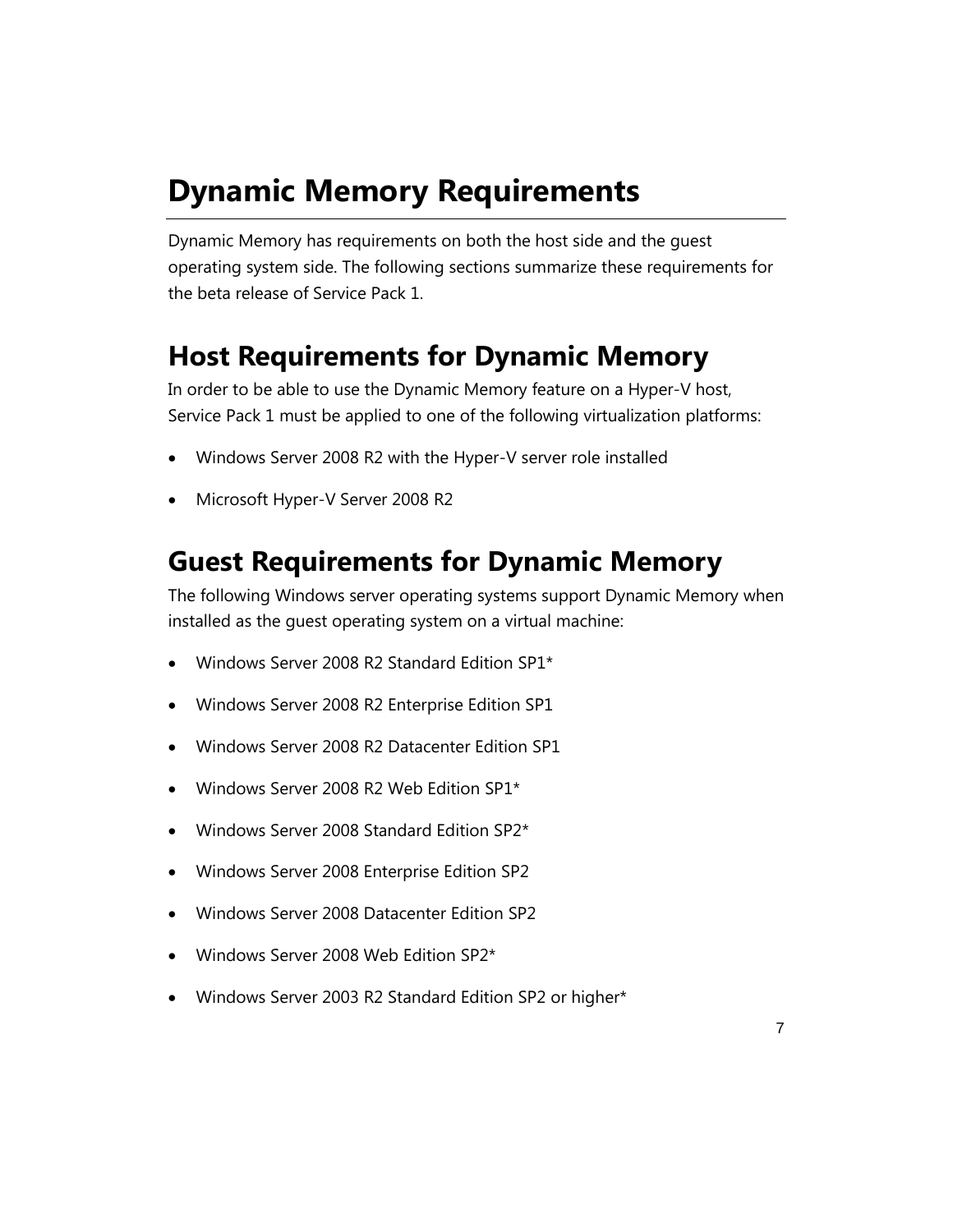- Windows Server 2003 R2 Enterprise Edition SP2 or higher
- Windows Server 2003 R2 Datacenter Edition SP2 or higher
- Windows Server 2003 R2 Web Edition SP2 or higher\*
- Windows Server 2003 Standard Edition SP2 or higher\*
- Windows Server 2003 Enterprise Edition SP2 or higher
- Windows Server 2003 Datacenter Edition SP2 or higher
- Windows Server 2003 Web Edition SP2 or higher\*

**Note:** The Beta release of Service Pack 1 does not support Dynamic Memory for the operating systems marked with an asterisk (\*) above. However, support for Dynamic Memory for these operating systems will be added in a future release of SP1.

**Note:** Dynamic Memory is supported for both the x86 and x64 architectures of Windows Server 2003, Windows Server 2003 R2 and Windows Server 2008.

The following Windows client operating systems for both x86 and x64 architecture also support Dynamic Memory when installed as the guest operating system on a virtual machine:

- Windows® 7 Enterprise Edition
- Windows 7 Ultimate Edition
- Windows Vista® Enterprise Edition SP2
- Windows Vista Ultimate Edition SP2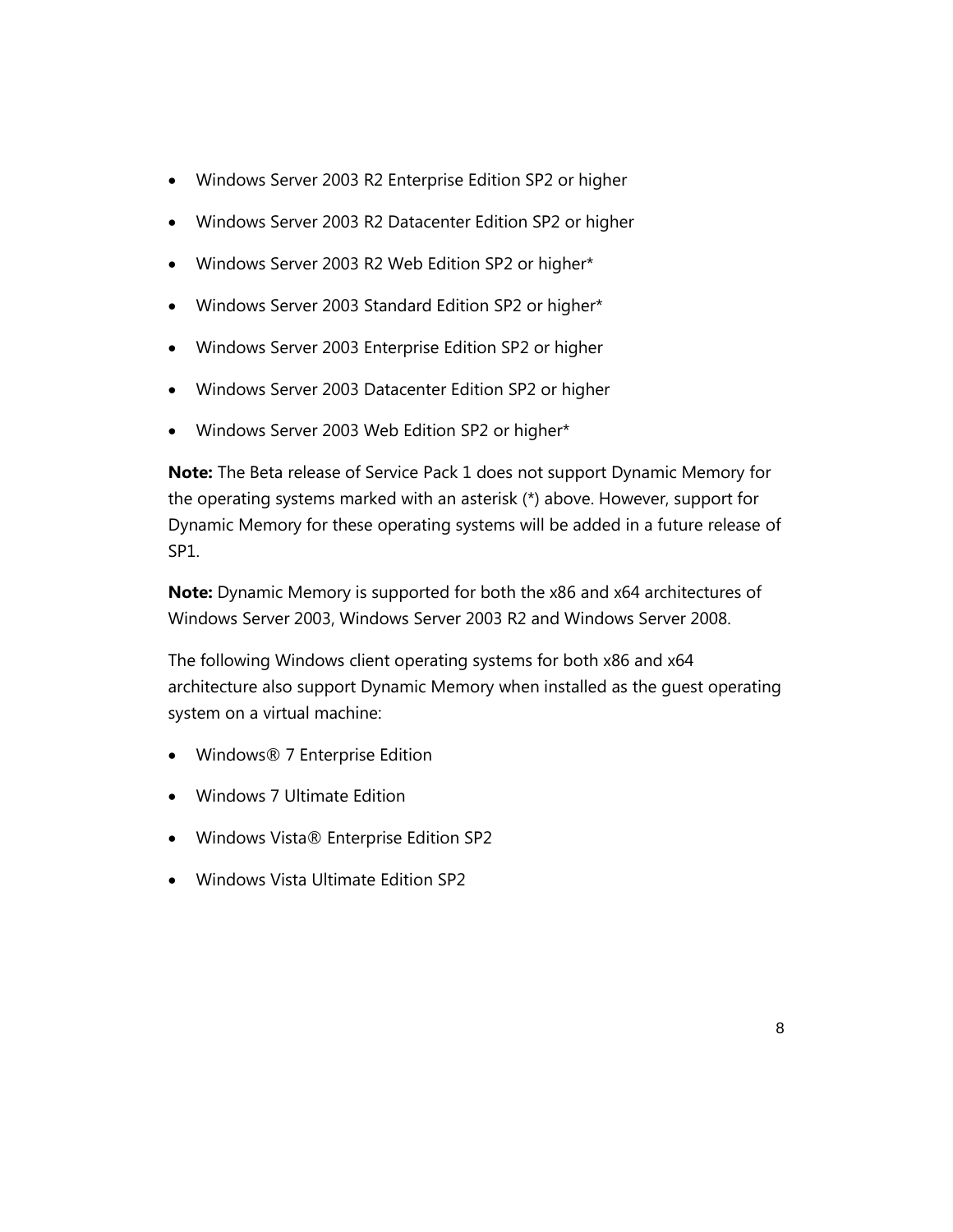# **Enabling and Configuring Dynamic Memory**

Enabling and configuring Dynamic Memory on a virtual machine involves the following steps:

- Upgrading Integration Components
- Enabling Dynamic Memory
- Configuring Startup RAM
- Configuring Maximum RAM
- Configuring Memory Buffer
- Configuring Memory Weight

The sections that follow provide more information concerning each of these steps.

### **Upgrading Integration Components**

Before you can use Dynamic Memory on a virtual machine, the Integration Components installed in the guest operating system must first be upgraded to the latest version (the version available on a Hyper-V R2 SP1 host).

If the guest operating system is running a version of Windows 7 or Windows Server 2008 R2 that supports Dynamic Memory, there are two ways you can choose from to upgrade the Integration Components in the guest operating system:

 By applying Service Pack 1 for Windows 7 and Windows Server 2008 R2 to the guest operating system of the running virtual machine.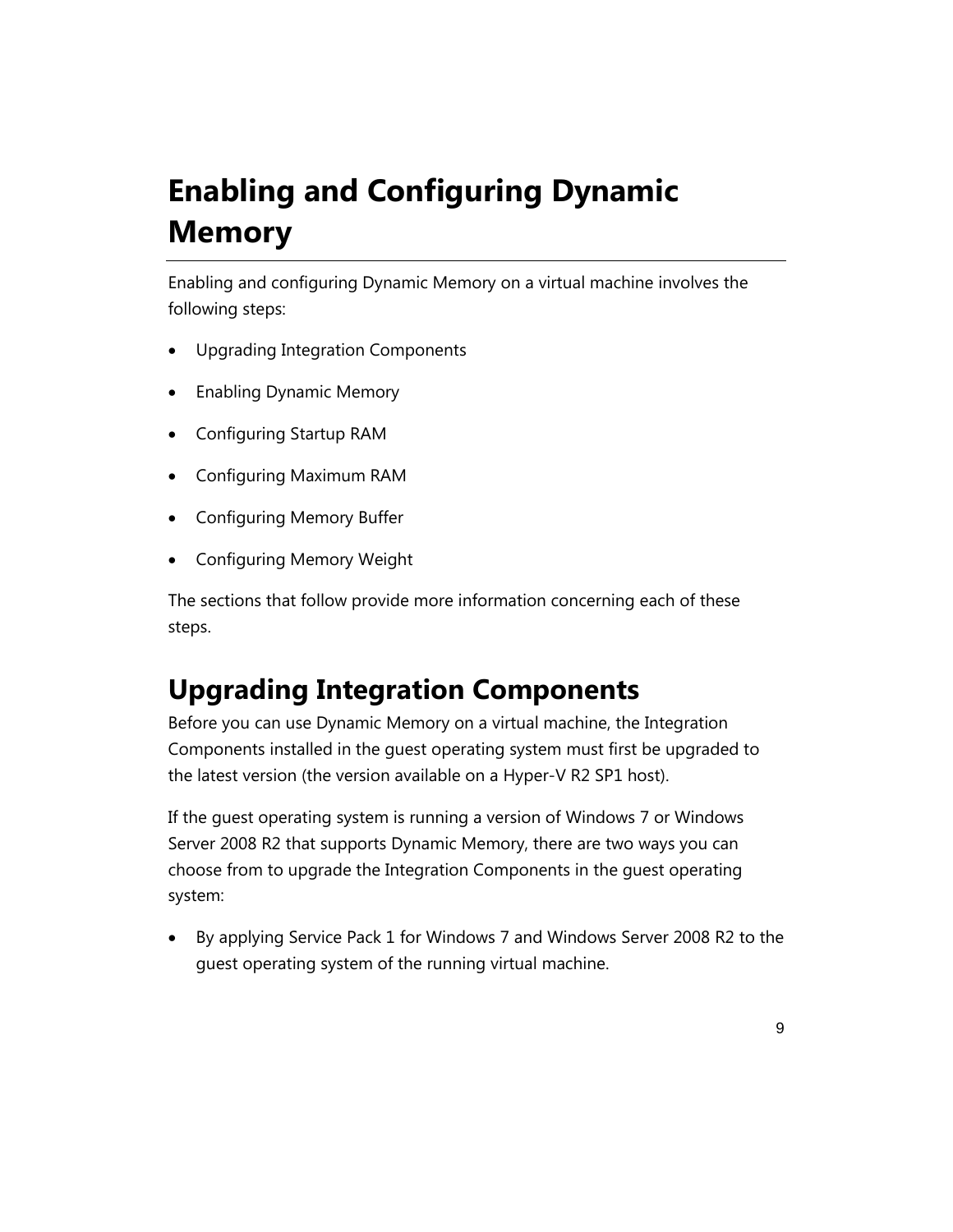By selecting the Action menu option in the Virtual Machine Connection tool and selecting Insert Integration Services Setup Disk in the running virtual machine.

For other supported guest operating systems, only the second method above can be used to upgrade the Integration Components in the guest. Note that both of these methods require rebooting the guest operating system which may result in service interruption for applications or users who access the virtual machine.

Note that if you fail to upgrade the Integration Components on a guest, the settings for Dynamic Memory will still be configurable for the virtual machine. However, when you change the Memory Management setting from Static to Enabled and configure Startup RAM and other Dynamic Memory settings for the virtual machine, all of the settings you configure are ignored except for Startup RAM which then determines the fixed amount of memory assigned to the machine. In other words, the Dynamic Memory settings for the virtual machine can be configured but they don't do anything—a virtual machine that doesn't have the latest Integration Components can only have a fixed amount of memory assigned to it.

Note also that the settings for configuring Dynamic Memory are also exposed for virtual machines whose guest operating systems do not support Dynamic Memory, for example Windows XP. However, if you try and enable Dynamic Memory for a virtual machine running Windows XP, the guest operating system will only ever be able to access the amount of memory specified by the value of the Startup RAM setting.

#### **Enabling Dynamic Memory**

To enable Dynamic Memory on a virtual machine, you must first shut down the virtual machine. Note that shutting down a virtual machine may result in service interruption for applications or users who access the virtual machine. Once the virtual machine is turned off, you can enable and configure Dynamic Memory by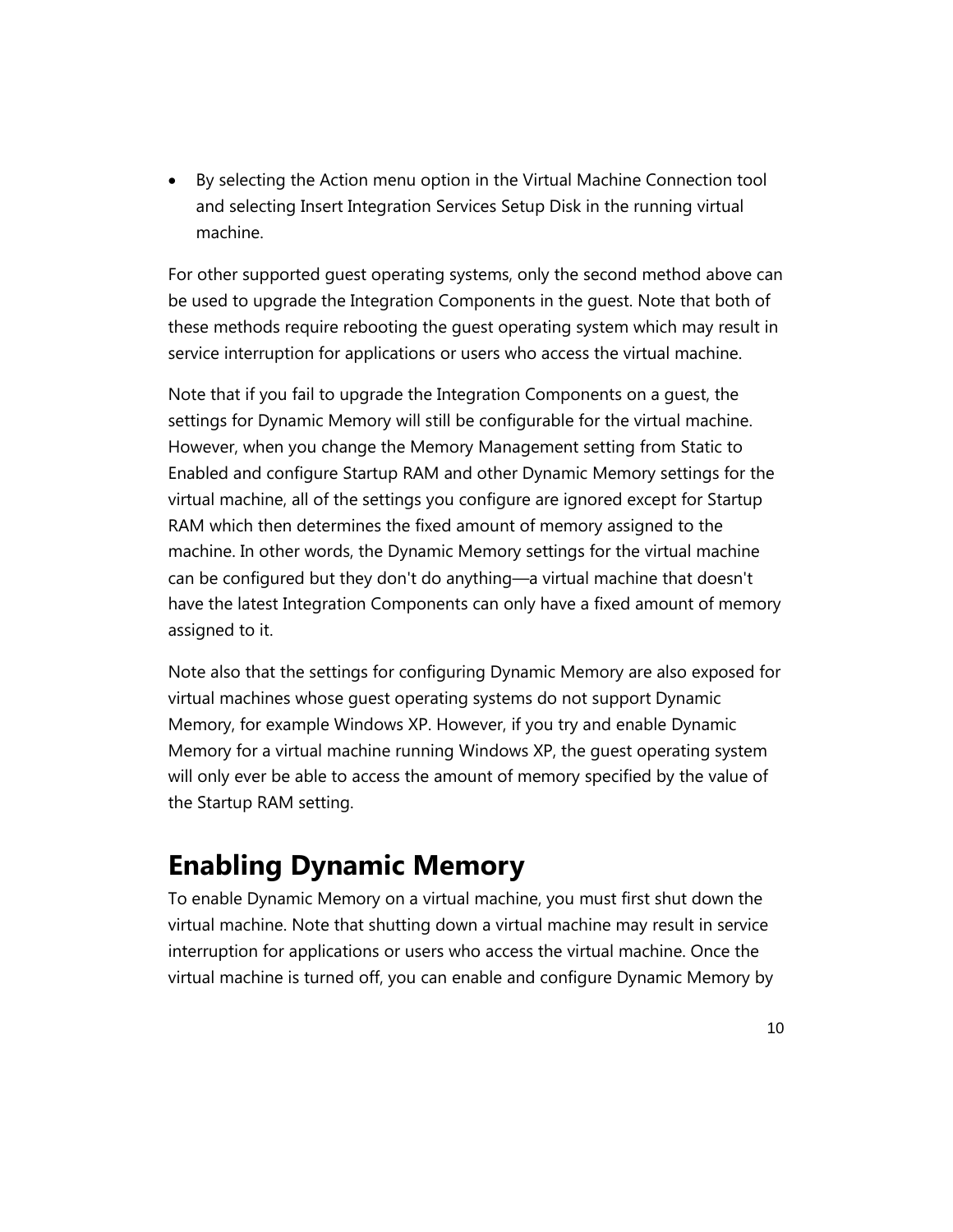opening the Settings for the virtual machine and selecting Memory under Hardware as shown in Figure 1:



**Figure 1: Enabling and configuring Dynamic Memory on a virtual machine.** 

To enable Dynamic Memory on the virtual machine, change the Memory Management setting from Static to Enabled. If desired you can later disable Dynamic Memory on the machine by changing the setting back to Static to specify that a fixed amount of memory be used by the machine. Note that you can have a mix of different virtual machines on the same Hyper-V R2 SP1 with some virtual machines having Dynamic Memory enabled on them and other virtual machines having fixed amounts of memory assigned to them.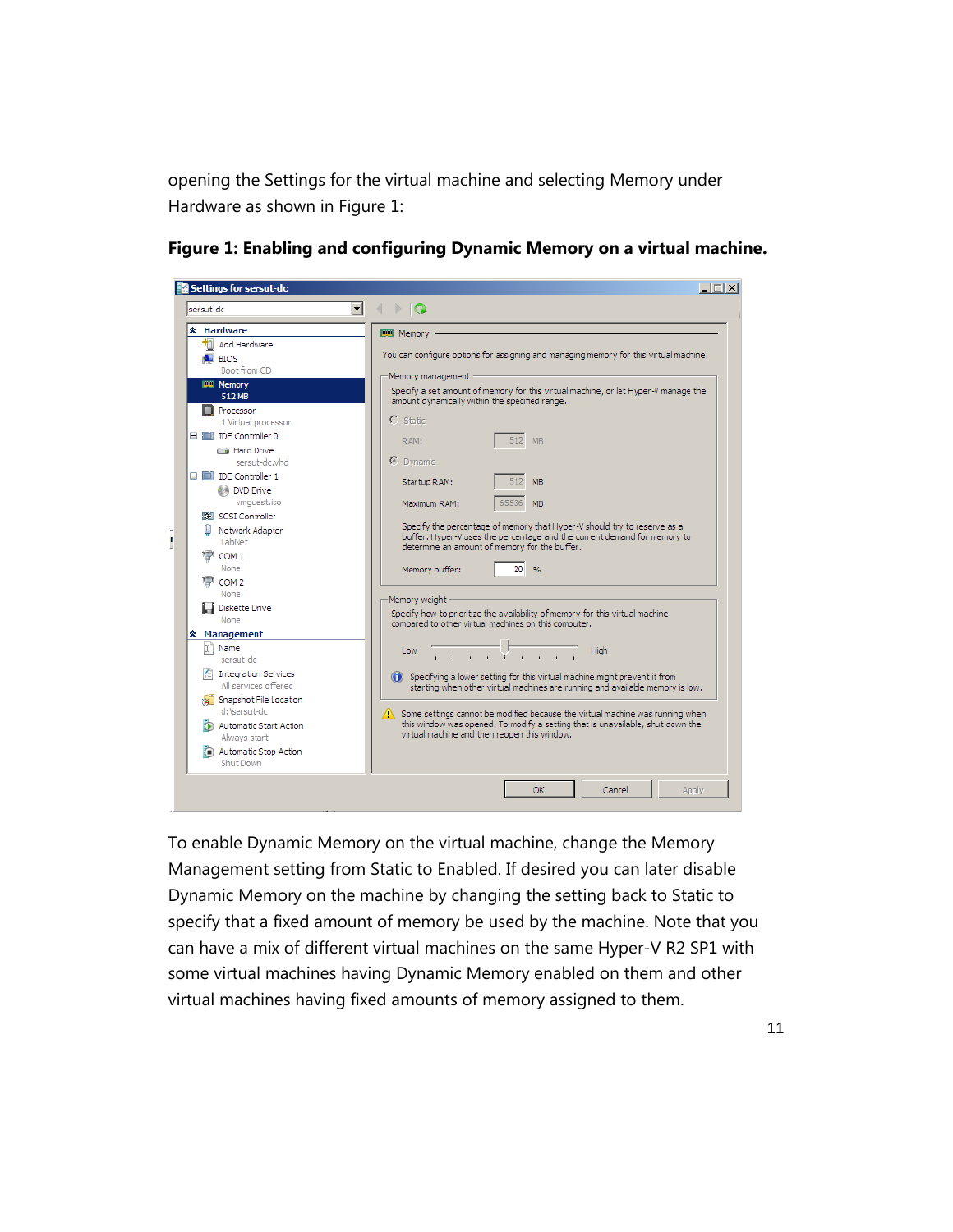Once you have enabled Dynamic Memory on a virtual machine, you need to configure the Startup RAM, Maximum RAM, Memory Buffer and Memory Weight for the virtual machine. These settings are discussed next in the sections below. To configure Startup RAM or Maximum RAM, you must first shut down the virtual machine which may result in service interruption for applications or users who access the virtual machine. Memory Buffer and Memory Weight however can be configured even when the virtual machine is running.

#### **Configuring Startup RAM**

The Startup RAM setting specifies the lower bound for how much physical memory can be allocated to the virtual machine. The memory allocated to the virtual machine can never fall below this value. The default value for Startup RAM is 512 MB. The maximum and minimum values for Start RAM are 65,536 MB and 8 MB respectively. Table 1 shows the recommended value for Startup RAM for different guest operating systems.

#### **Table 1: Recommended value for Startup RAM for different guest operating systems.**

| <b>Guest operating systems</b>           | <b>Recommended value</b><br>for Startup RAM |
|------------------------------------------|---------------------------------------------|
| <b>Windows 7</b><br><b>Windows Vista</b> | 512 MB                                      |
| <b>Windows Server 2008</b>               |                                             |
| <b>Windows Server 2008 R2</b>            |                                             |
| <b>Windows Server 2003</b>               | 128 MB                                      |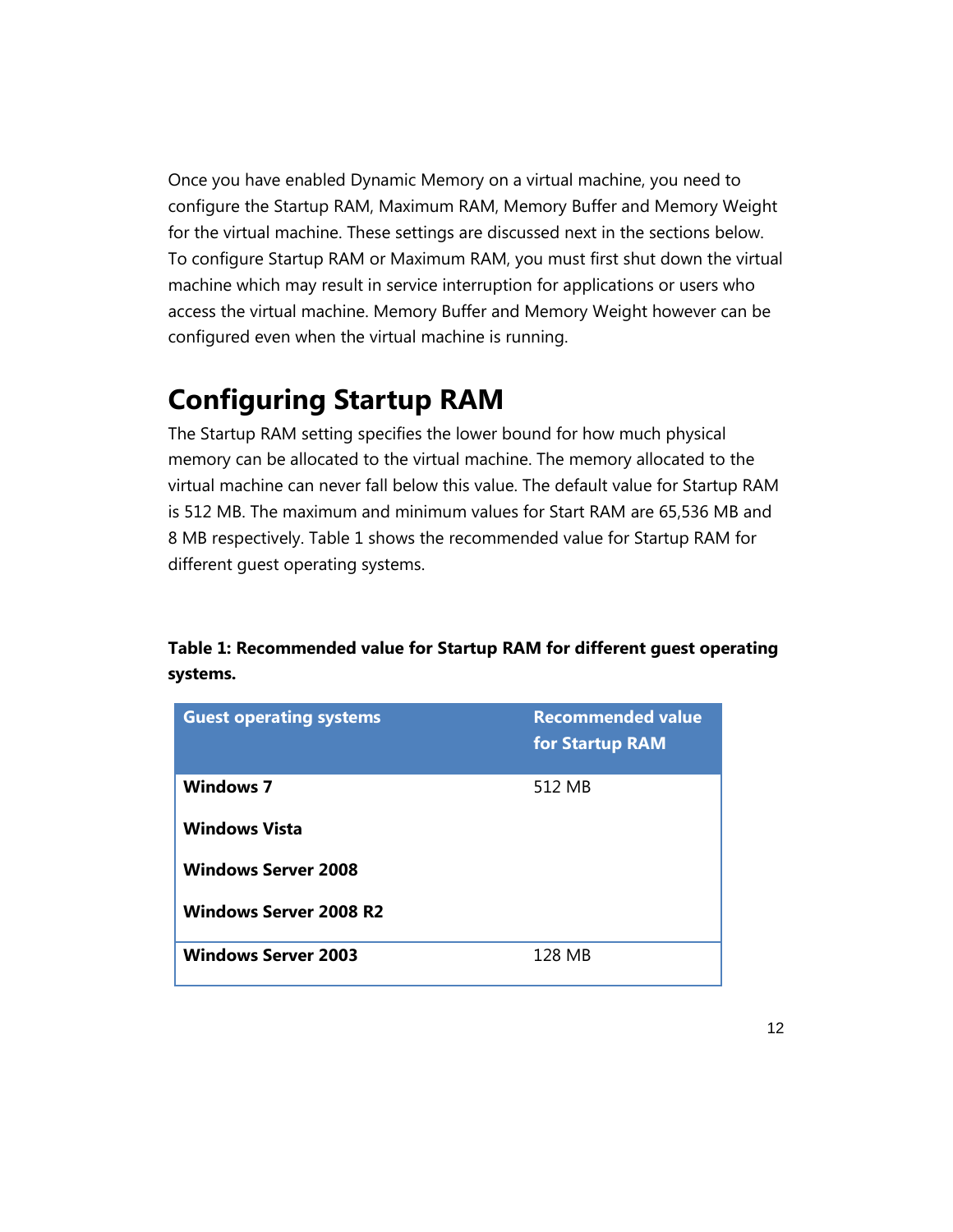#### **Windows Server 2003 R2**

An important consideration when configuring Startup RAM is that you specify a value that will be sufficient to allow the guest operating system in the virtual machine to boot. You should review carefully the above recommended memory requirements for the guest operating system, taking into consideration as well as any additional memory requirements that may result from applications or services that need to start up on the operating system. Once you have determined the minimum amount of memory the virtual machine needs in order for the guest operating system to boot and services to start up properly, configure the Startup RAM setting for the virtual machine as may be required. Other considerations when configuring Startup RAM are described later in the sections titled "Considerations When Implementing Dynamic Memory" and "Tuning Dynamic Memory" and "Best Practices for Implementing Dynamic Memory" later in this whitepaper.

#### **Configuring Maximum RAM**

The Maximum RAM setting specifies upper bound for how much physical memory can be allocated to the virtual machine. The memory allocated to the virtual machine can never grow above this value. The default value for this setting for all guest operating systems is 65,536 MB or 64 GB. This is also the maximum value for this setting, while the minimum amount for this setting is the value specified for Startup RAM. For additional considerations when configuring Maximum RAM, see the section titled "Best Practices for Implementing Dynamic Memory" later in this whitepaper.

#### **Configuring Memory Buffer**

The Memory Buffer setting specifies the percentage of memory, based on the workload of the virtual machine, that Hyper-V should try to reserve as a buffer.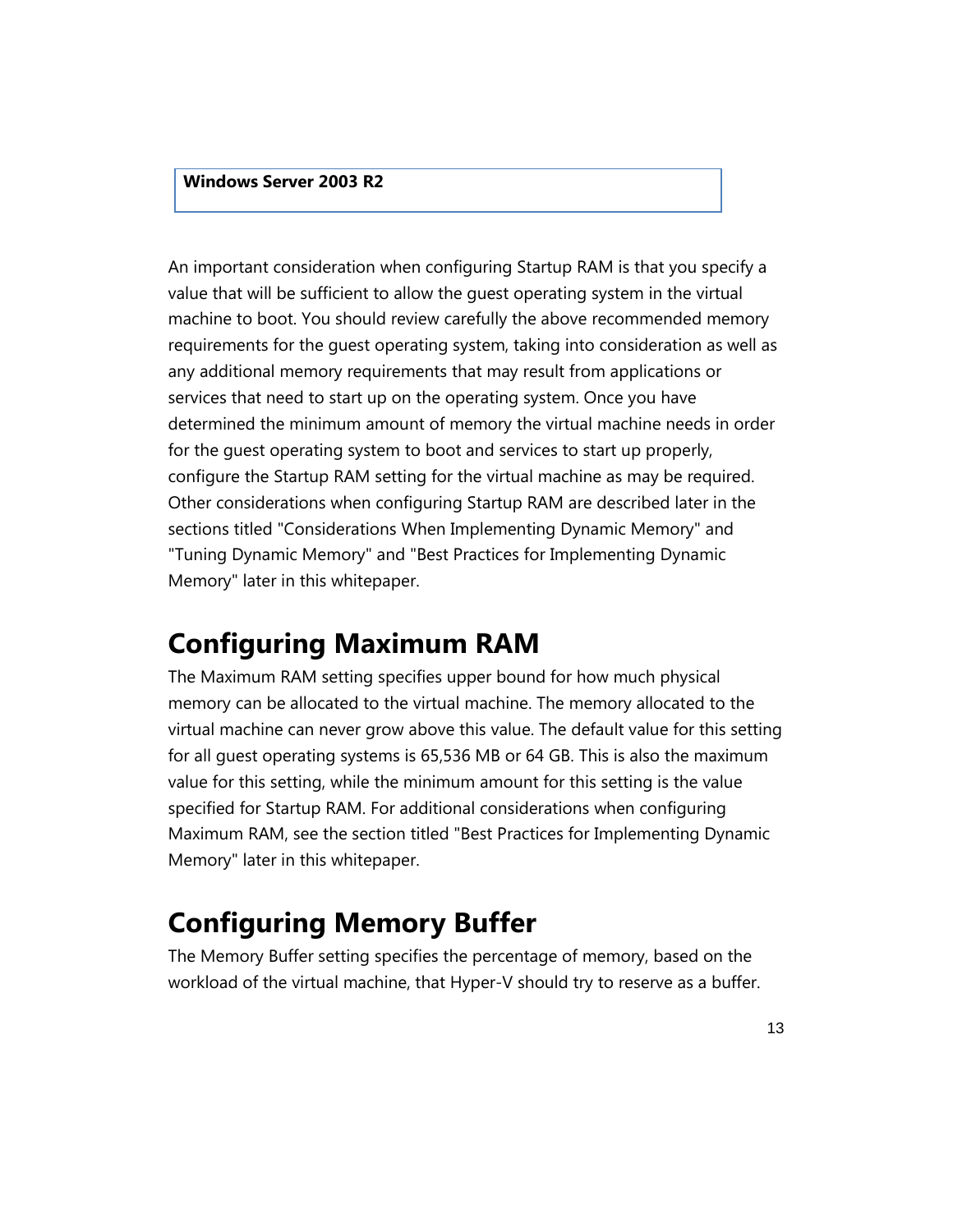The possible values for this setting range from 5% to 2000% with the default value being 20%. For example, if the committed memory in the guest is 1000 MB and the Memory Buffer setting is 20%, Hyper-V will attempt to allocate an additional 20%  $*$  1000 MB = 200 MB making a total of 1200 MB of physical memory allocated to the virtual machine. If however the Memory Buffer setting in this example is increased to 80%, Hyper-V will attempt to allocate an additional 80% \* 1000 MB = 1800 MB making a total of 1800 MB of physical memory allocated to the virtual machine. Whether the host is actually able to reserve such memory in practice depends upon the amount of unused physical memory available and whether memory will need to be removed from other virtual machines running on the host in order to satisfy the workload needs of the virtual machine under consideration.

Additional information on how Dynamic Memory buffering works are explained in the section titled "Understanding Memory Pressure and Memory Buffer" earlier in this whitepaper. For more information on configuring this setting, see the sections titled "Tuning Dynamic Memory" and "Best Practices for Implementing Dynamic Memory" later in this whitepaper.

#### **Configuring Memory Weight**

The Memory Weight setting specifies the relative priority the virtual machine has compared to other virtual machines running on the host with respect to the distribution of pooled memory resources. The possible values for this setting range from 1 being the lowest priority to 10,000 being the highest priority. The default value for this setting is 5,000 and corresponds to the halfway mark of the slider.

In general, this setting will have little or no effect as long as unused physical memory is available on the host. Should memory becomes a scarce resource however, Hyper-V will use Memory Weight to determine which virtual machines should receive more memory and which should have memory removed. In other words, increasing the memory weight for a virtual machine will ensure that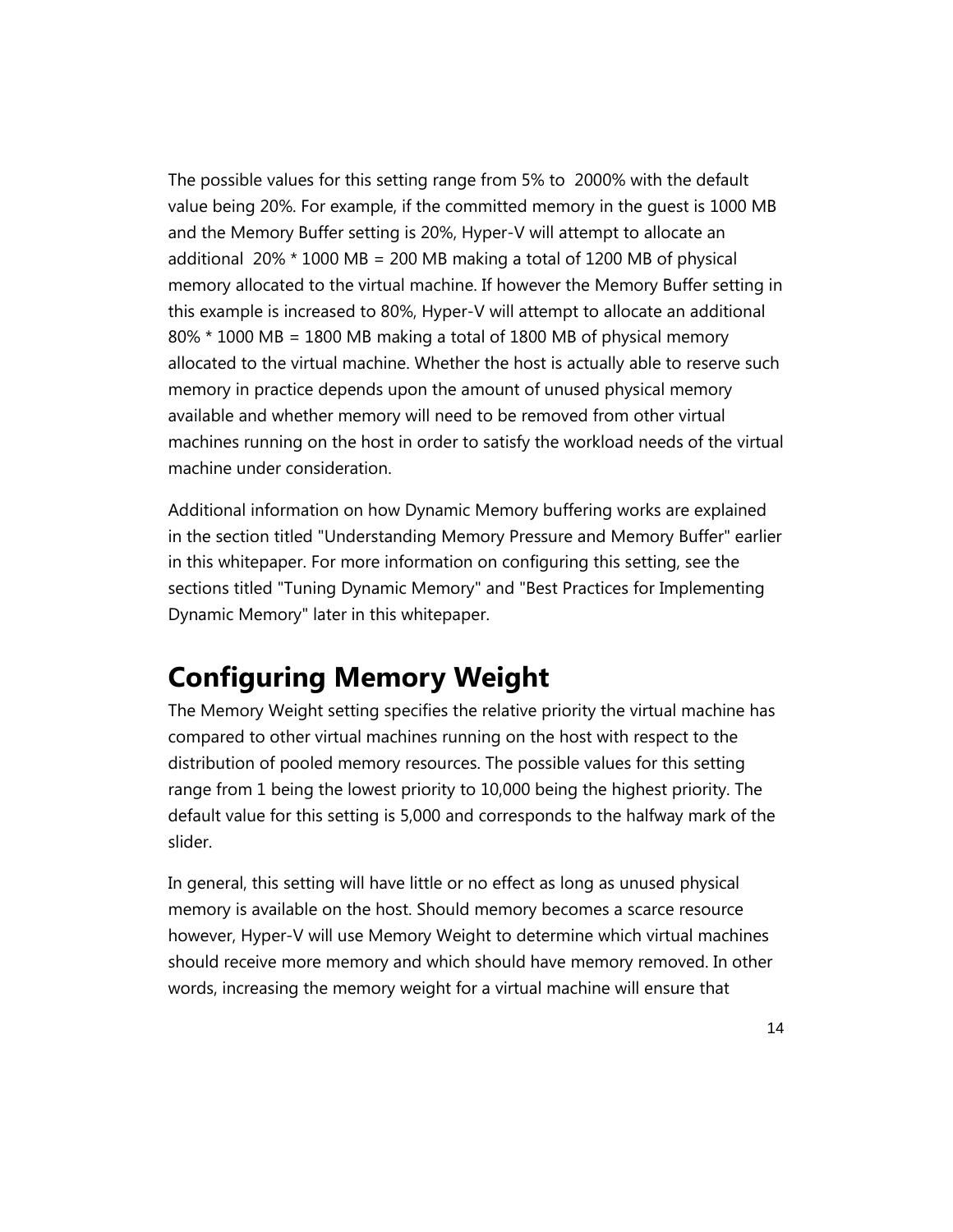available physical memory is assigned to the virtual machine before being assigned to other virtual machines when physical memory becomes scarce on the host. For more information on configuring this setting, see the section titled "Best Practices for Implementing Dynamic Memory" later in this whitepaper.

## **Monitoring Dynamic Memory**

Once Dynamic Memory has been enabled and configured on a virtual machine, you should monitor how memory is being allocated to the virtual machine in response to varying workload. You can monitor how memory is being allocated using two approaches:

- Using the three new columns available in the Virtual Machines pane of Hyper-V Manager.
- Using the new performance counters included in Service Pack 1 for Windows Server 2008 R2.

By using these two techniques for monitoring how Hyper-V allocates memory to a virtual machine, you can determine whether your current Dynamic Memory settings for the machine are optimal or need further adjustment to ensure consistent and predictable performance for the guest operating system and applications installed in the machine. For more information on tuning Dynamic Memory to optimize workload performance, see the section titled "Tuning Dynamic Memory" later in this chapter.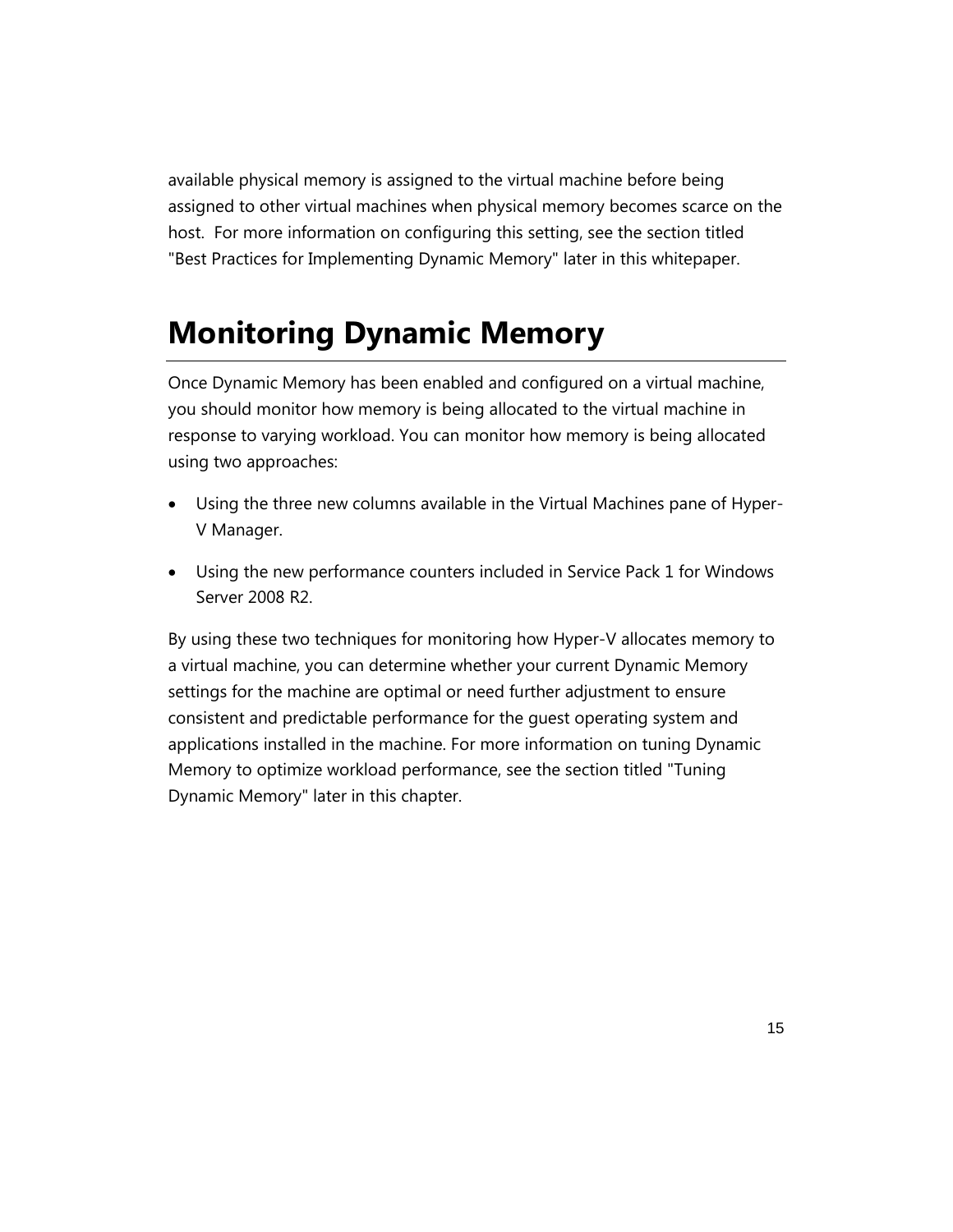## **Monitoring Dynamic Memory Using Hyper-V Manager**

When Service Pack 1 is applied to a Hyper-V R2 host, the Memory column in the Virtual Machines pane of Hyper-V Manager is replaced with two new columns as shown in Figure 2 below:

- **Assigned Memory** This displays the total memory currently allocated to each running virtual machine out of the pooled physical memory on the host.
- **Memory Demand**  This displays how much memory the virtual machine needs at this time to meet the requirements of the active processes running in the virtual machine. This amount is equal to the the total committed memory within the VM.
- **Memory Status**  shows how much of the buffer amount specified for the virtual machine is available to the virtual machine at this time. Status is reported as one of the following:
	- **OK:** This indicates that there is enough physical memory available to give the virtual machine the full amount of memory buffer.
	- **Low:** This indicates that the current amount of memory assigned to the virtual machine as a buffer is lower than amount that Hyper-V determines should be available as a buffer.
	- **Warning:** This indicates that there is not enough physical memory available to assign any memory buffer to the virtual machine.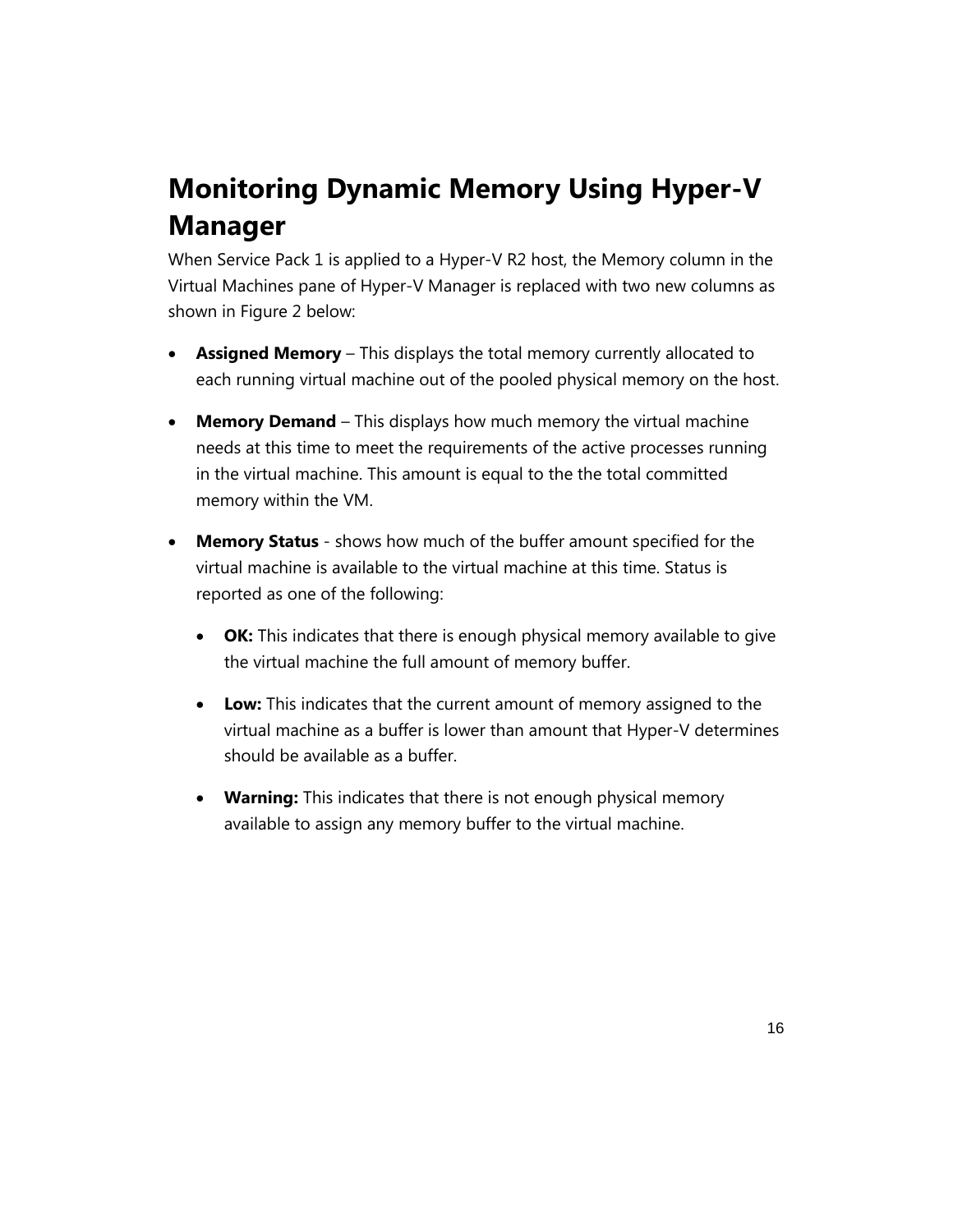

**Figure 2: The Virtual Machines pane of Hyper-V Manager for a Hyper-V R2 SP1 host.** 

## **Monitoring Dynamic Memory Using Performance Counters**

Dynamic Memory adds new performance counters for monitoring how memory is allocated to virtual machines. The two new groups of performance counters for monitoring Dynamic Memory are:

- Hyper-V Dynamic Memory Balancer
- Hyper-V Dynamic Memory VM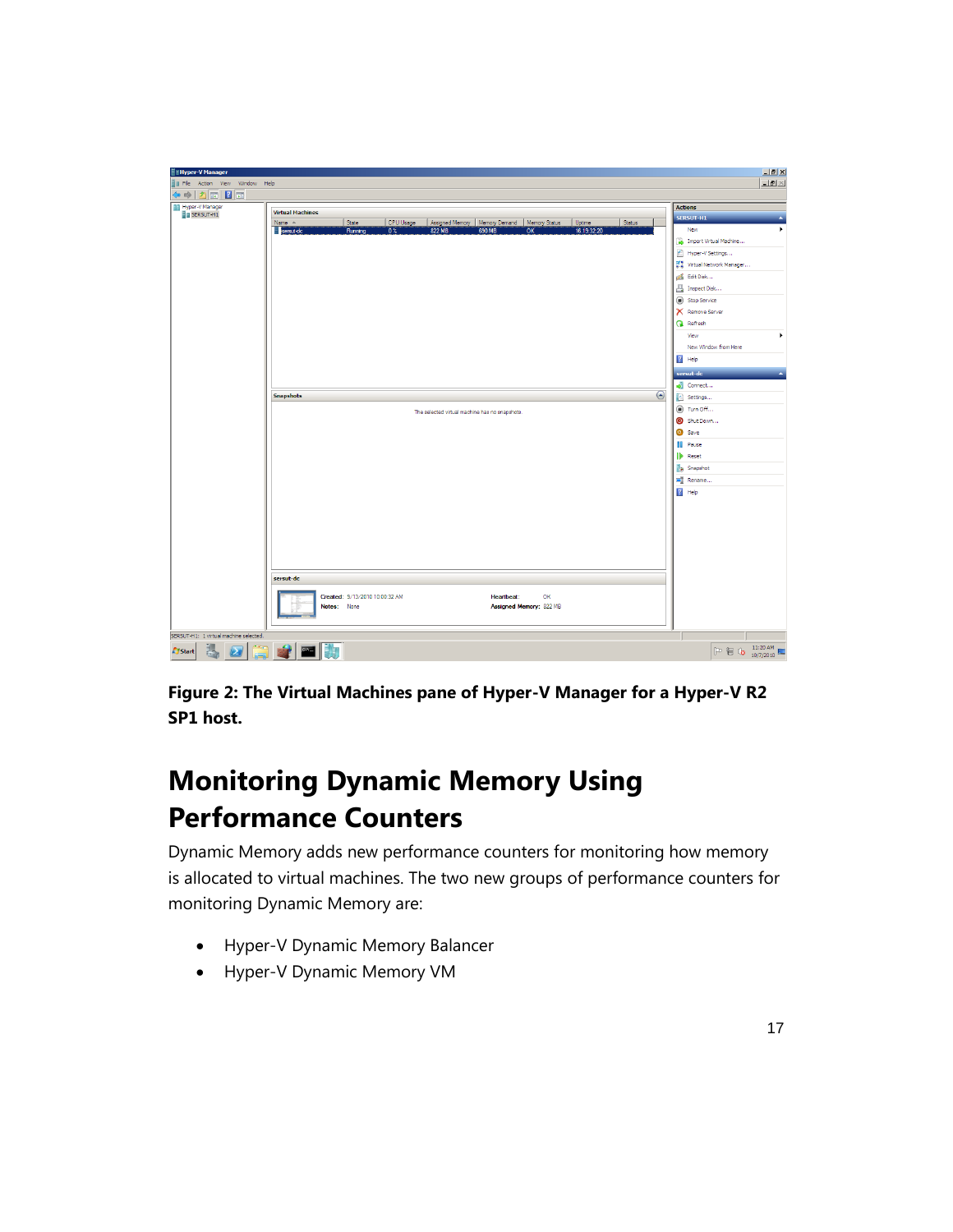Tables 2 and 3 list the individual performance counters included in these groups along with their description.

#### **Table 2: Performance counters included in the Hyper-V Dynamic Memory Balancer counter group.**

| <b>Performance Counter</b>                | <b>Description</b>                                   |
|-------------------------------------------|------------------------------------------------------|
| <b>Added Memory</b>                       | The cumulative amount of memory added to<br>VMs.     |
| <b>Available Memory</b>                   | The amount of memory left on the node.               |
| <b>Average Pressure</b>                   | The average pressure on the balancer node.           |
| <b>Memory Add Operations</b>              | The total number of add operations.                  |
| <b>Memory Remove</b><br><b>Operations</b> | The total number of remove operations.               |
| <b>Removed Memory</b>                     | The cumulative amount of memory removed<br>from VMs. |

**Table 3: Performance counters included in the Hyper-V Dynamic Memory VM counter group.**

| <b>Performance Counter</b> | <b>Description</b>                                  |
|----------------------------|-----------------------------------------------------|
| <b>Added Memory</b>        | The cumulative amount of memory added<br>to the VM. |
| <b>Average Pressure</b>    | The average pressure in the VM.                     |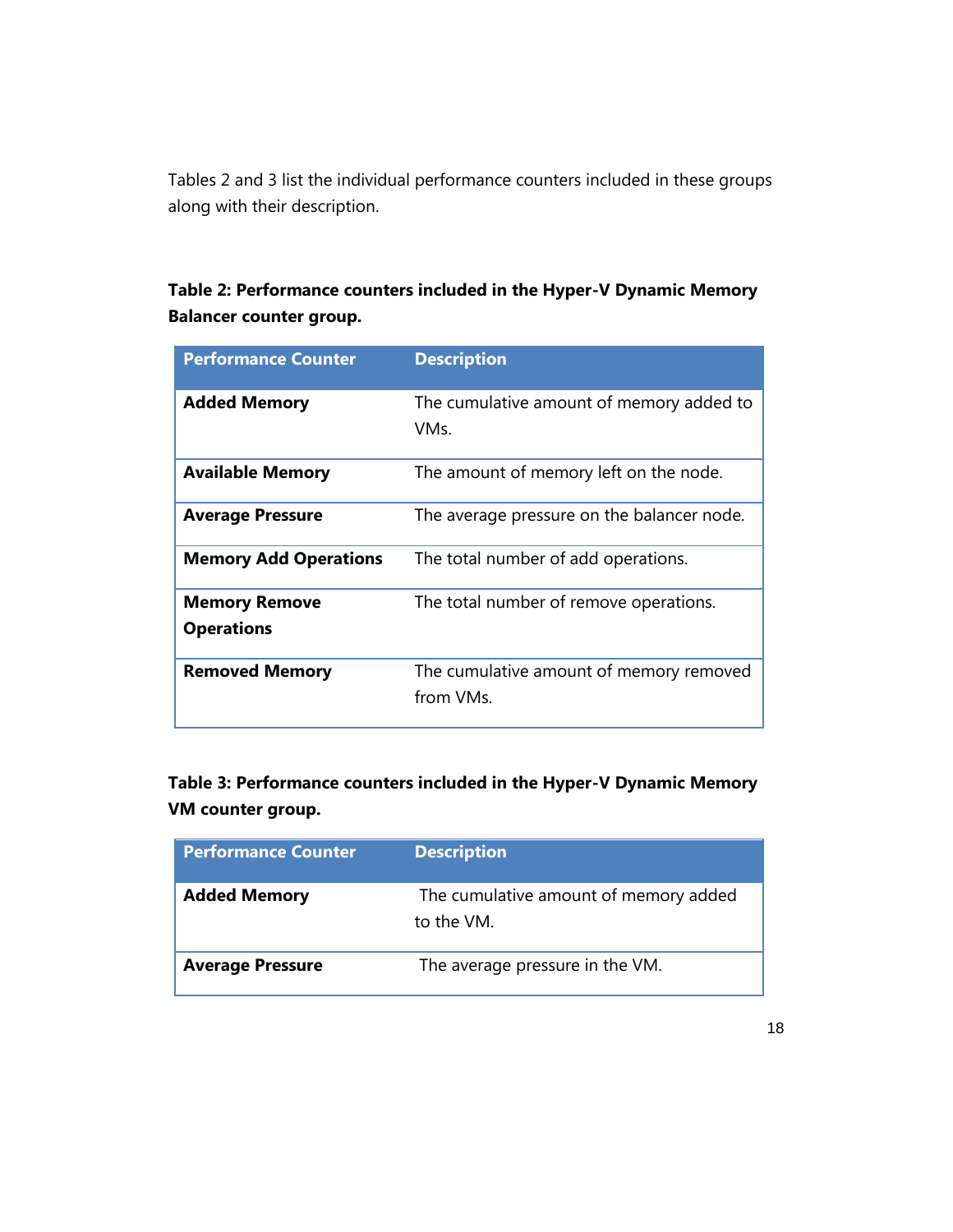| <b>Current Pressure</b>       | The current pressure in the VM.            |
|-------------------------------|--------------------------------------------|
| <b>Guest Visible Physical</b> | The amount of memory visible in the VM.    |
| <b>Memory</b>                 |                                            |
| <b>Maximum Pressure</b>       | The maximum pressure band in the VM.       |
| <b>Memory Add Operations</b>  | The total number of add operations for the |
|                               | VM.                                        |
| <b>Memory Remove</b>          | The total number of remove operations for  |
| <b>Operations</b>             | the VM.                                    |
| <b>Minimum Pressure</b>       | The minimum pressure band in the VM.       |
| <b>Physical Memory</b>        | The current amount of memory in the VM.    |
| <b>Removed Memory</b>         | The cumulative amount of memory            |
|                               | removed from the VM.                       |

## **Tuning Dynamic Memory**

Dynamic Memory is designed to enable Hyper-V to allocate physical memory to virtual machines as efficiently and dynamically as possible with minimal performance impact. If you are using Dynamic Memory however and are not satisfied with the performance of your virtual machines, you can take various steps to further tune how memory is allocated to the machines. For example, if a virtual machine is performing poorly because too much memory is being removed from it, try increasing the value of the Startup RAM setting for the virtual machine. Doing this will limit the amount of memory that can be removed from the virtual machine when other virtual machines with higher memory priorities are requesting more memory from the host.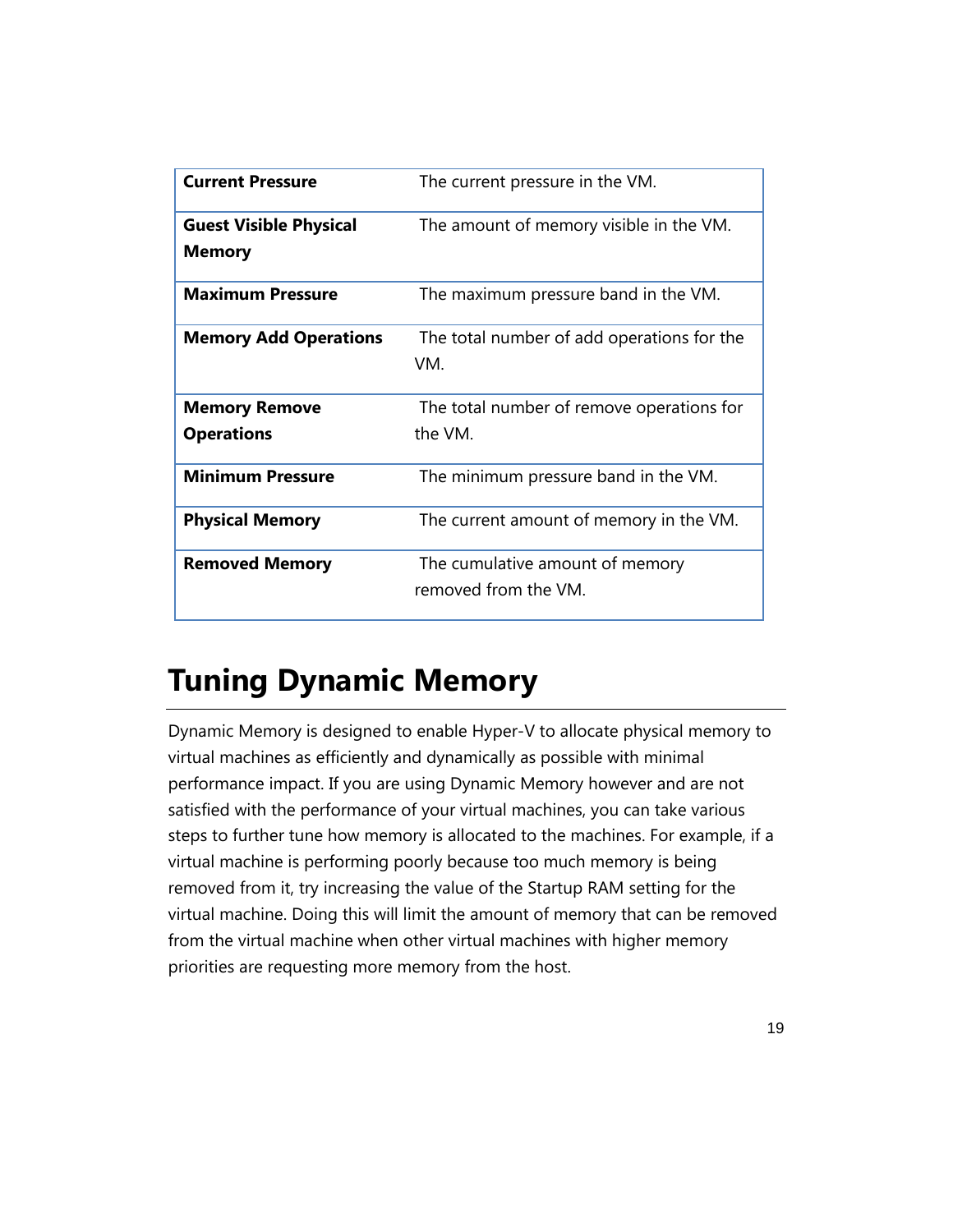Another example of how to tune Dynamic Memory might be when you have a virtual machine that consistently performs below your expectation. In this case, try increasing the value of the Memory Buffer setting as this enables Hyper-V to allocate additional memory to the virtual machine. In general, the more memory allocated to the system file cache, the better the performance for IO intensive applications and services. On the other hand, configuring Memory Buffer settings too high for your virtual machines can result in inefficient distribution of pooled physical memory among virtual machines.

If you have tried adjusting various Dynamic Memory settings in order to improve the performance of a virtual machine but are still not satisfied, try increasing the page file size in the machine's guest operating system. Increasing the page file size can allow larger amounts of memory to be added to the virtual machine if this is needed because of sudden increase in workload on the machine. Increasing the page file size can also enable the virtual machine to run better when available memory becomes scarce on the machine. Note that while Windows generally provides better page file management when configured to manage the page file by itself, if the virtual machine has a workload where Windows' algorithm doesn't provide optimal performance you can try configuring a custom page file size yourself. To do this, change the virtual memory settings in the guest from System Managed Size to Custom Size and specify an Initial Size and Maximum Size for the page file as desired. Be sure to baseline the performance of your virtual machine before and after changing the page file management method to determine whether this form of tuning has been effective or not.

## **Considerations When Implementing Dynamic Memory**

The following are some further considerations you should be aware of when you plan on implementing Dynamic Memory in your Hyper-V environment.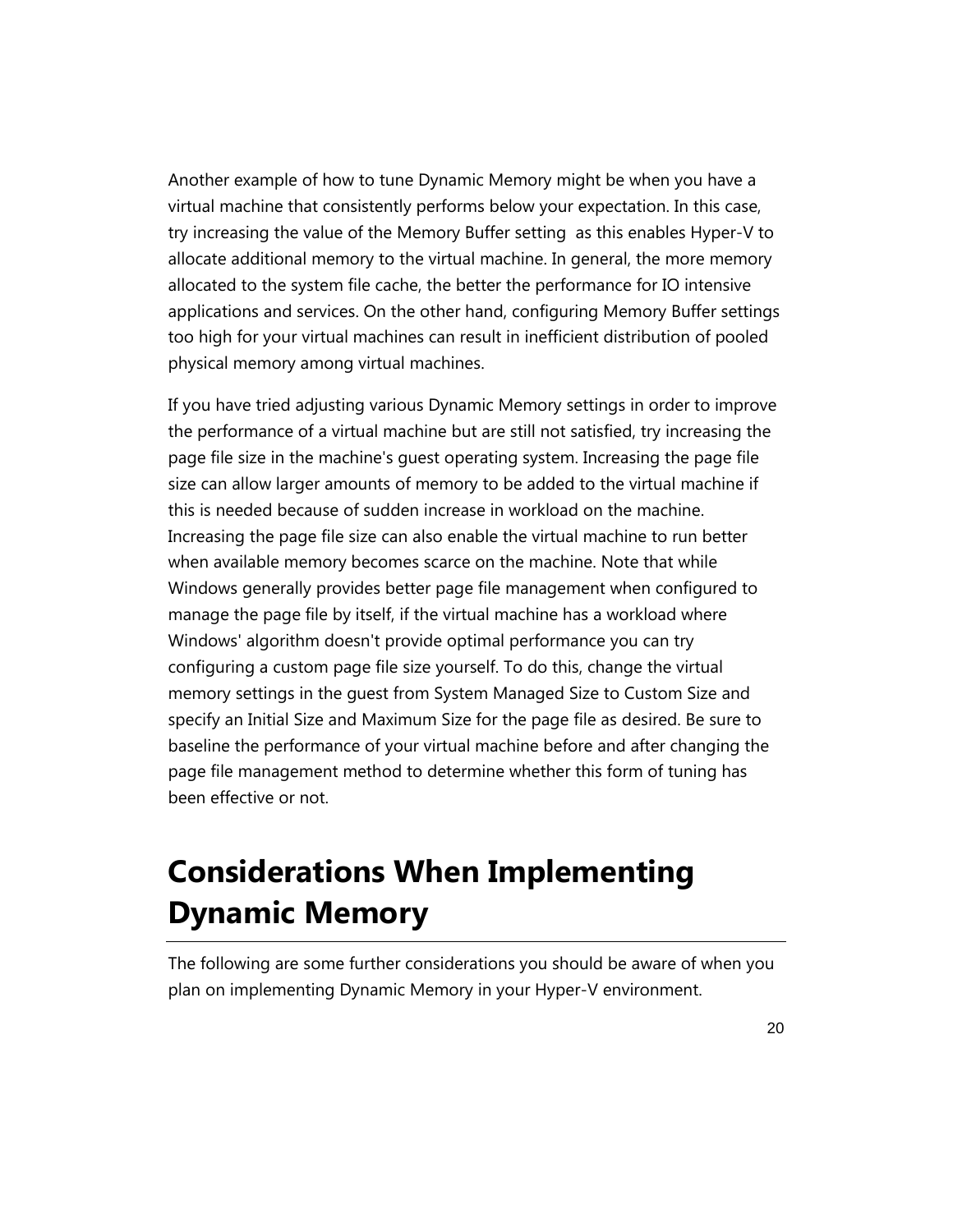#### **Service Interruption Considerations**

As indicated previously in this whitepaper, enabling and configuring Dynamic Memory requires shutting down the virtual machine and this may result in service interruption for applications or users who access the virtual machine. Because of this, you should plan carefully how you will configure Dynamic Memory on each virtual machine so you can enable and configure the feature on all virtual machines during your regular server maintenance window and thereby minimize downtime.

### **Application Considerations**

Certain applications running in a virtual machine's guest operating system may not perform as well after Dynamic Memory is enabled for the virtual machine. Types of applications that fall into this category may include the following:

- Applications that perform their own memory management by taking over certain aspects of memory management from the operating system. Such applications typically grab as much memory as they possibly can in order to ensure the application's best performance which can cause the amount of memory allocated to their virtual machine to grow until it reaches the amount specified by the Maximum RAM setting.
- Applications where memory allocation is a one shot operation that is performed either when the application starts for the first time or each time the application starts. Such applications cannot use any additional memory that might be allocated afterwards while the application is running. If you decide to enable Dynamic Memory for such applications, try increasing the Startup RAM setting to a value that enables the application to perform optimally under expected workloads. Be aware however that increasing this initial memory value reduces the overall flexibility and effectiveness of Dynamic Memory for virtual machines running on the host.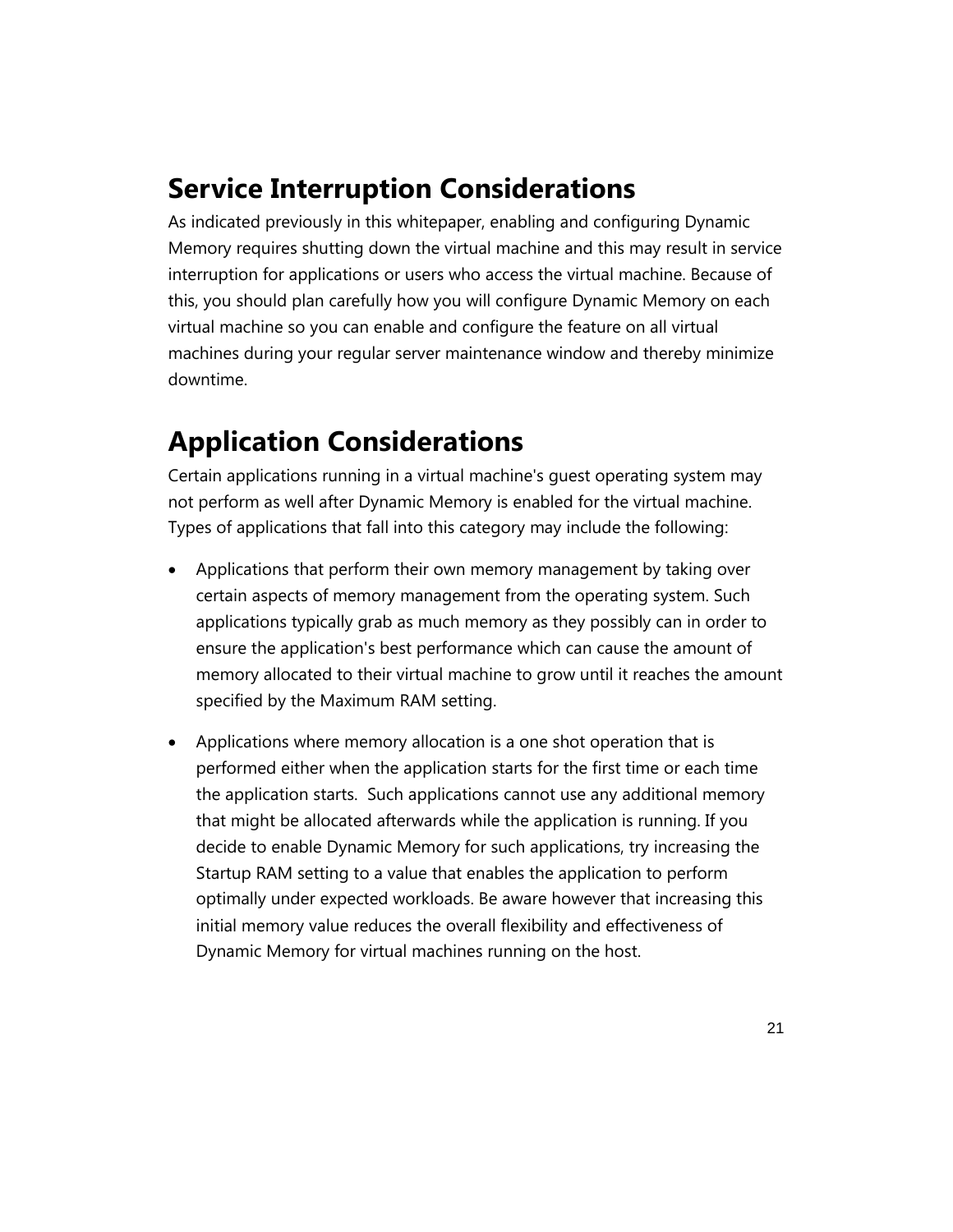### **Downlevel Host Considerations**

Once a virtual machine has been configured to use Dynamic Memory by installing the latest Integration Components on the guest operating system, the virtual machine will no longer work on pre-SP1 hosts and cannot be moved to such hosts.

## **Failover Clustering Considerations**

Using Hyper-V together with Failover Clustering lets you make virtual machines highly available within your environment. By enabling Dynamic Memory in such a scenario you can more effectively utilize your server hardware. One risk in this scenario is that a virtual machine may fail to start after a hardware failure if other virtual machines do not relinquish memory when they are requested to do so. You can mitigate this risk however by calculating the amount of physical memory available in the cluster when a node has failed and ensure that (a) the sum value of all Startup RAM values for all virtual machines on the cluster does not exceed your calculated value, (b) the sum value of all Maximum RAM values for all virtual machines on the cluster does not exceed twice your calculated value, and (c) the performance of virtual machines when they are limited to this value is acceptable for your environment.

# **Best Practices for Implementing Dynamic Memory**

The following are some best practices for how to implement Dynamic Memory in your Hyper-V environment.

## **Capacity Planning**

One of the advantages provided by Dynamic Memory is that capacity planning no longer needs to be performed at the virtual machine level. Instead, begin by